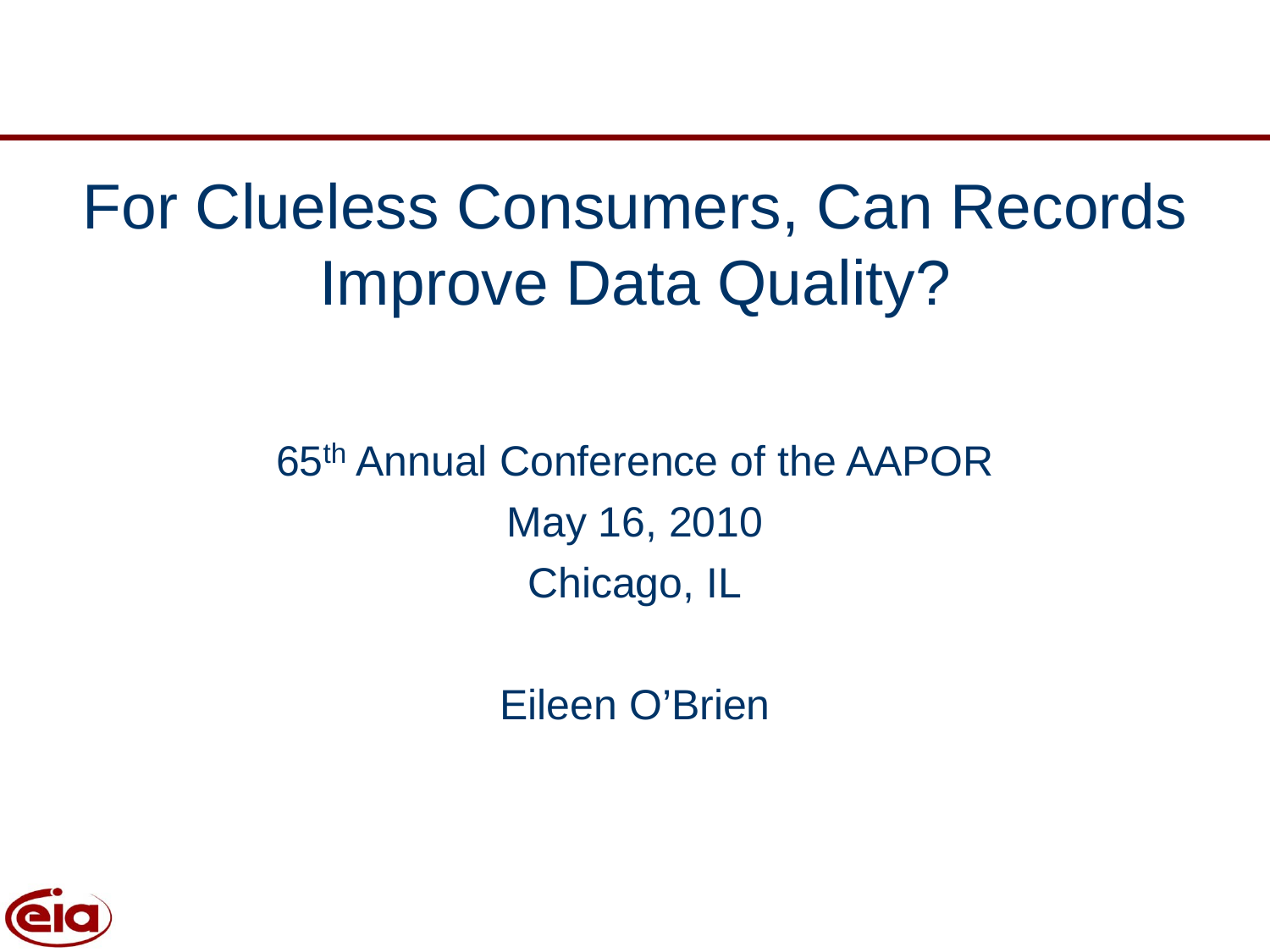- How EIA uses records differently. Why?
- Benefits and challenges of maximal records use
- Enhancing value and utility of data from records
- Conclusions, recommendations and future work

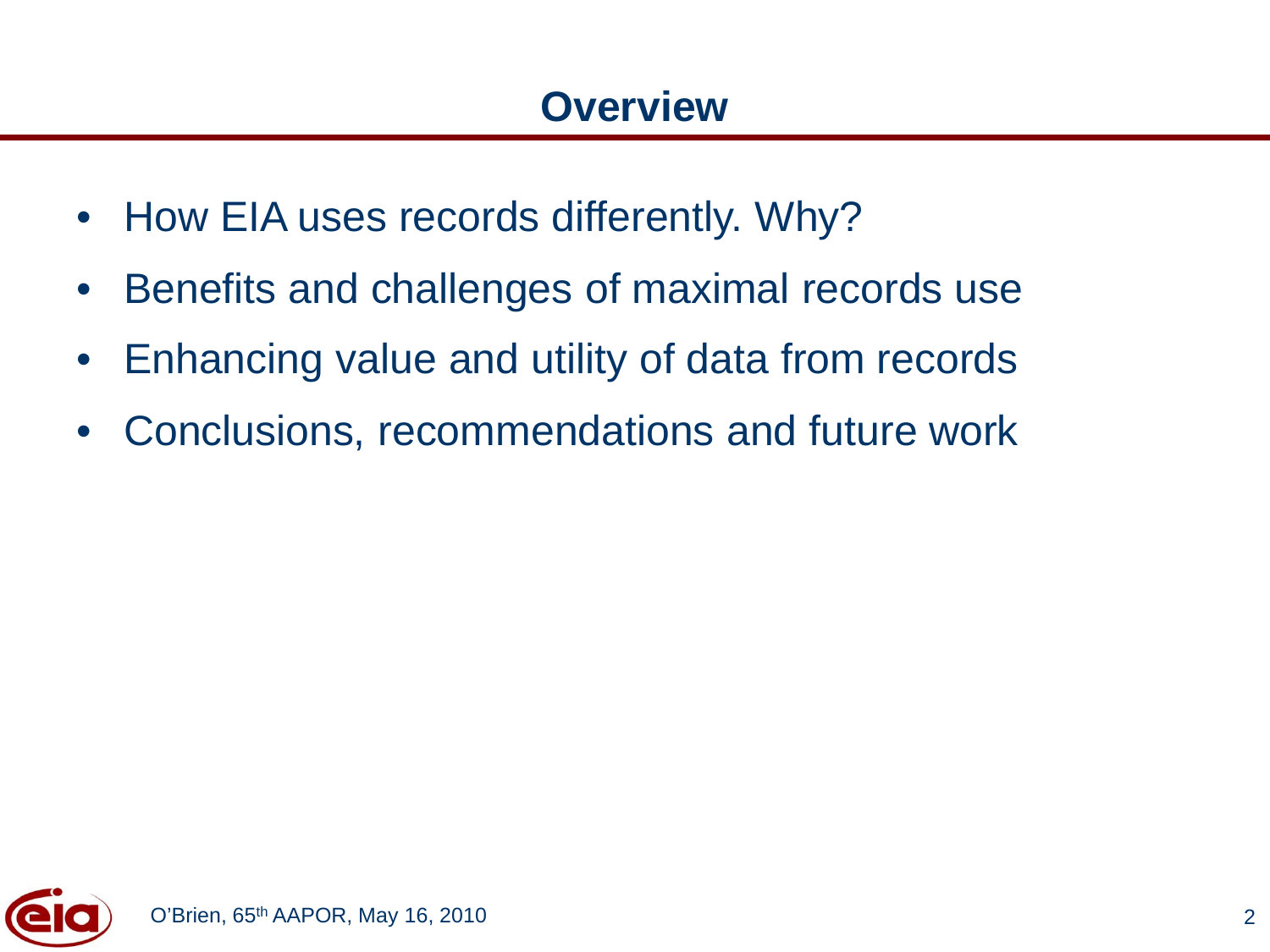Design Features of RECS:

- Purpose: Identify factors driving U.S. energy demand
- Cross-sectional, quadrennial study conducted under CIPSEA 2002
- Mode: in-person interviews of ≈ 5,000 households\*
- Sample Population: No oversampling of special groups
- Interview length  $\approx$  45 minutes (higher in 2009)
- Response rate  $≈ 80$  percent

*\* RECS 2009 will interview about 15,000 households*

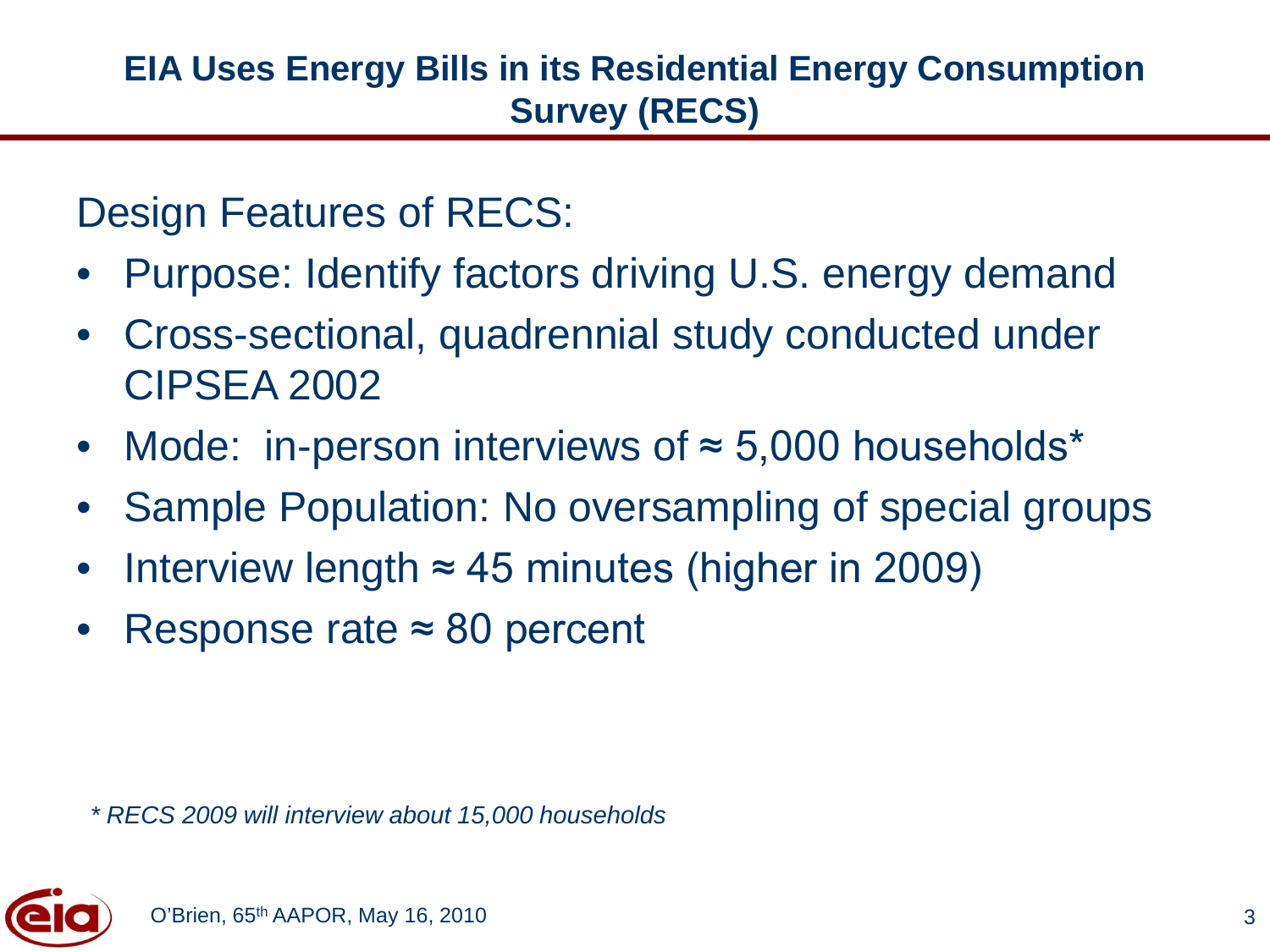## **Three principal methods we** *could* **use to collect energy data at the household level**

- 1. Have respondents use recall or rely on their bills in survey interviews (similar to American Housing Survey)
- 2. Scan/copy respondents' bills and synthesize whatever data we capture from them
- 3. Conduct two phase data collection (current strategy)– have energy companies report these data *FOR* respondents in a follow-on survey ("RECS Phase II")

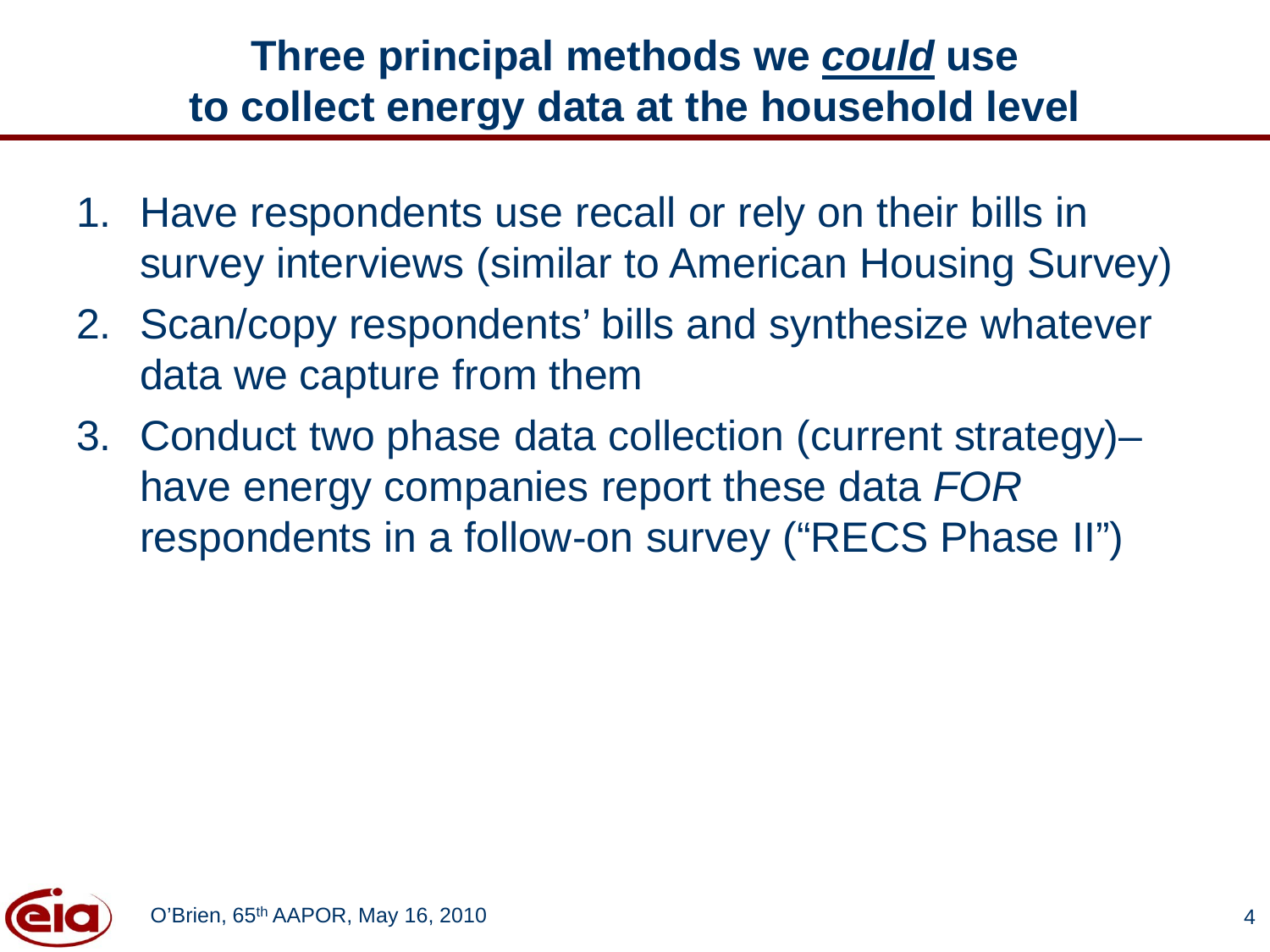**Option 1: Rely on respondents to use memory and records?**

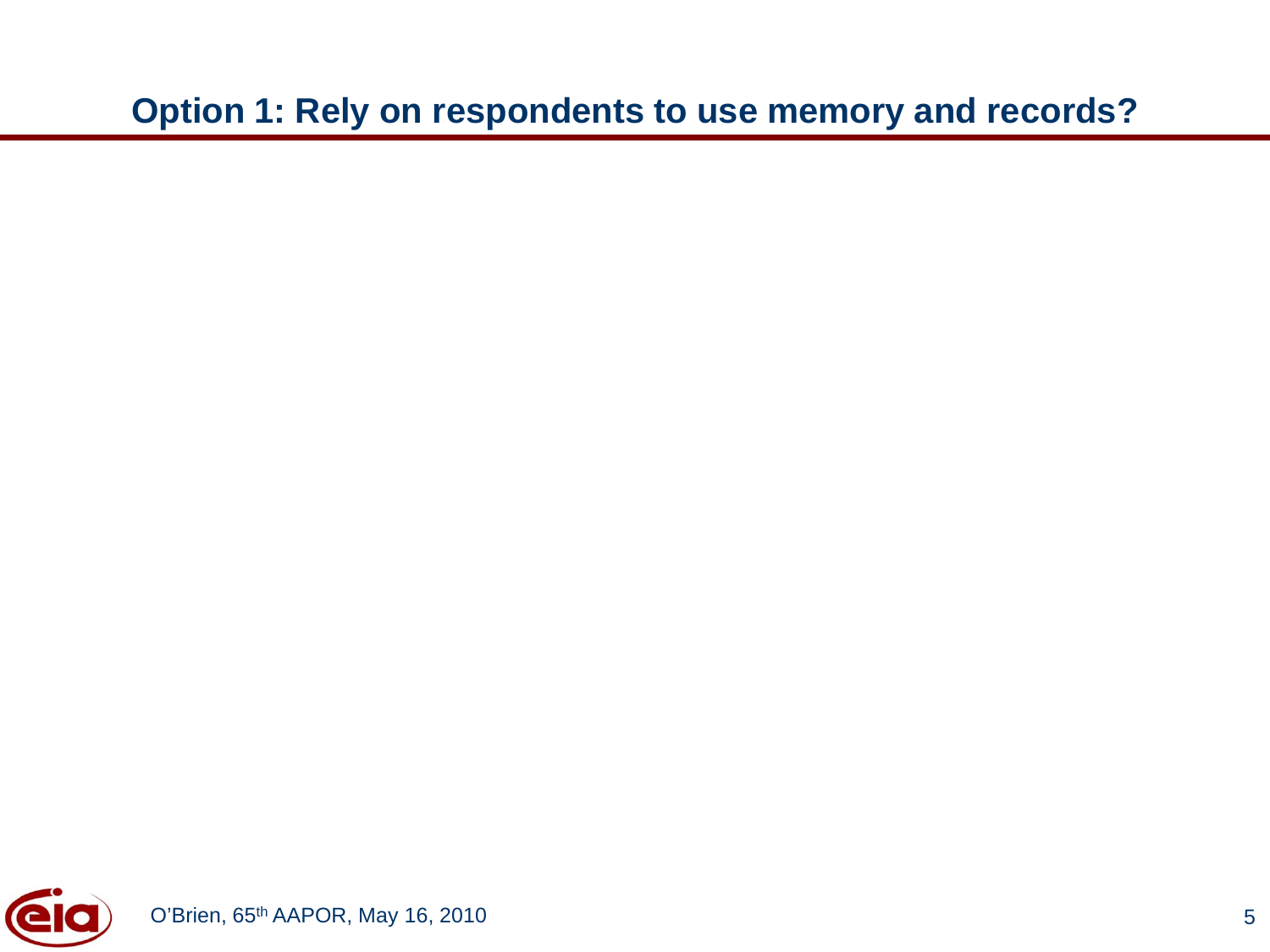## **RECS' nonresponse rates higher than federal household surveys with similar burden**



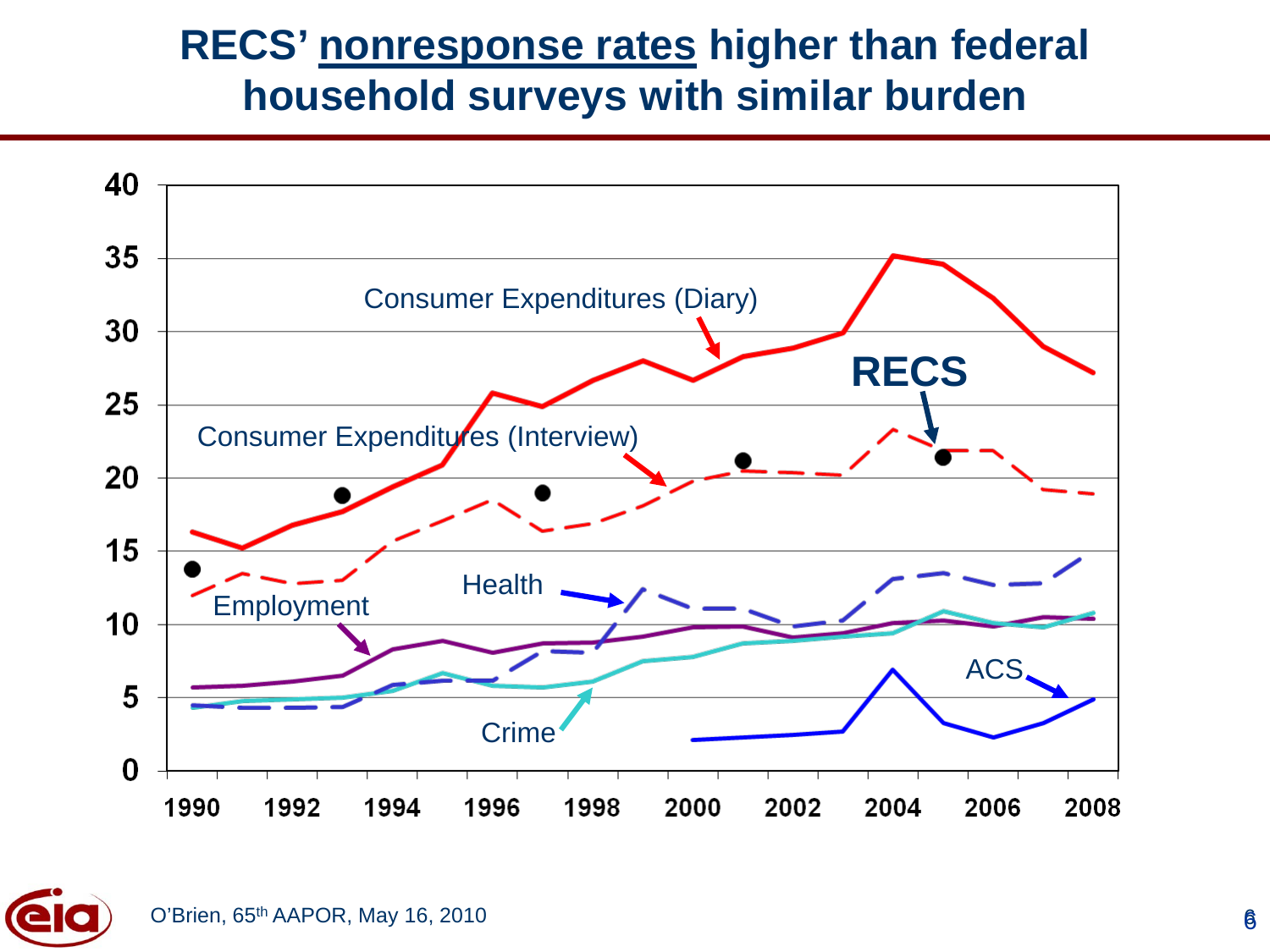## **RECS' refusal rates about double the rate in comparable federal surveys**



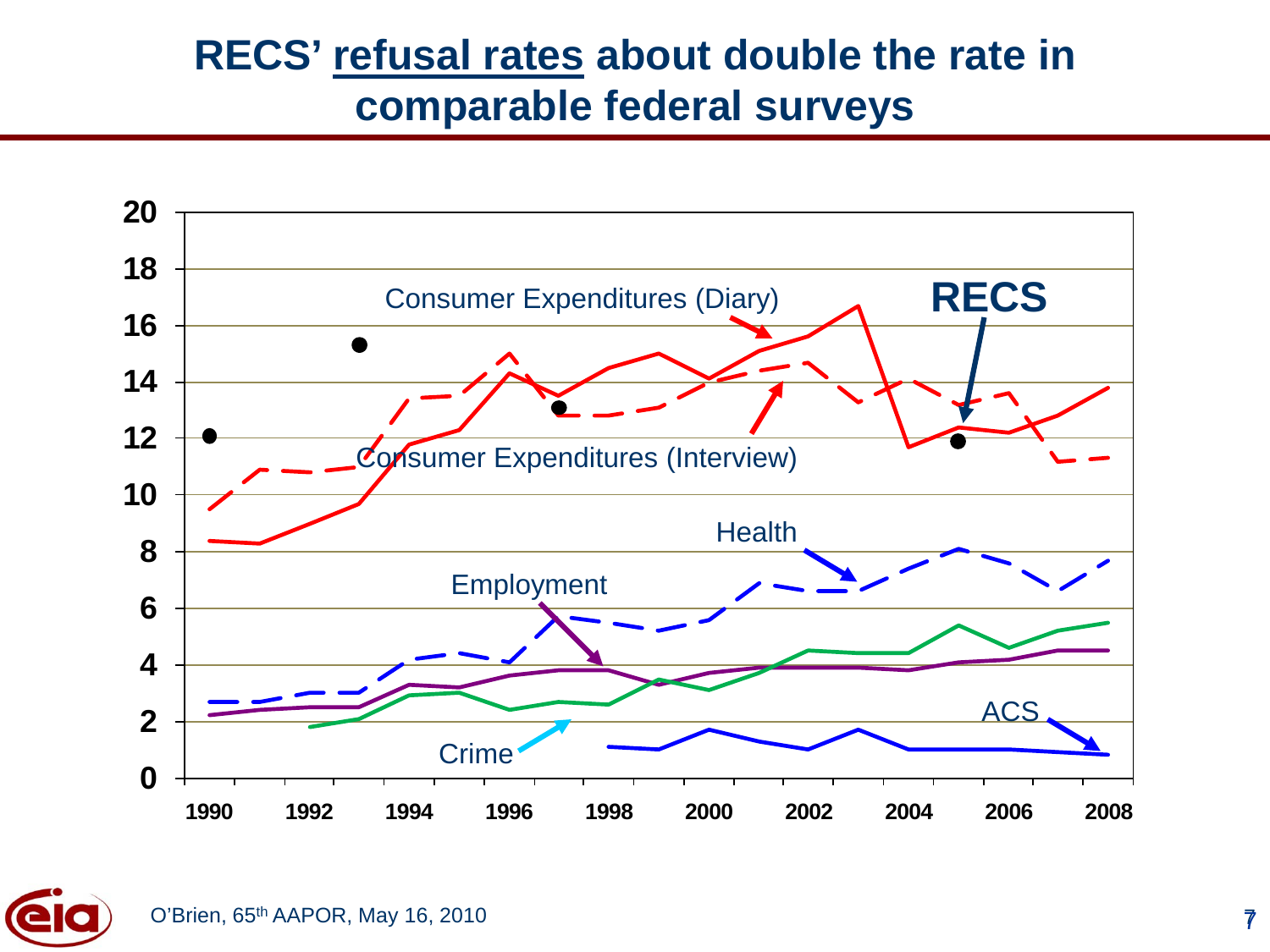## **Having respondents use records in the RECS interview would reduce overall data quality**

- Interview length and burden would increase, affecting effort and response quality across the interview
- Unit nonresponse would increase further
	- A quadrennial survey done under contract uses many more novice interviewers; typically, they have more difficulty encouraging survey participation and effort

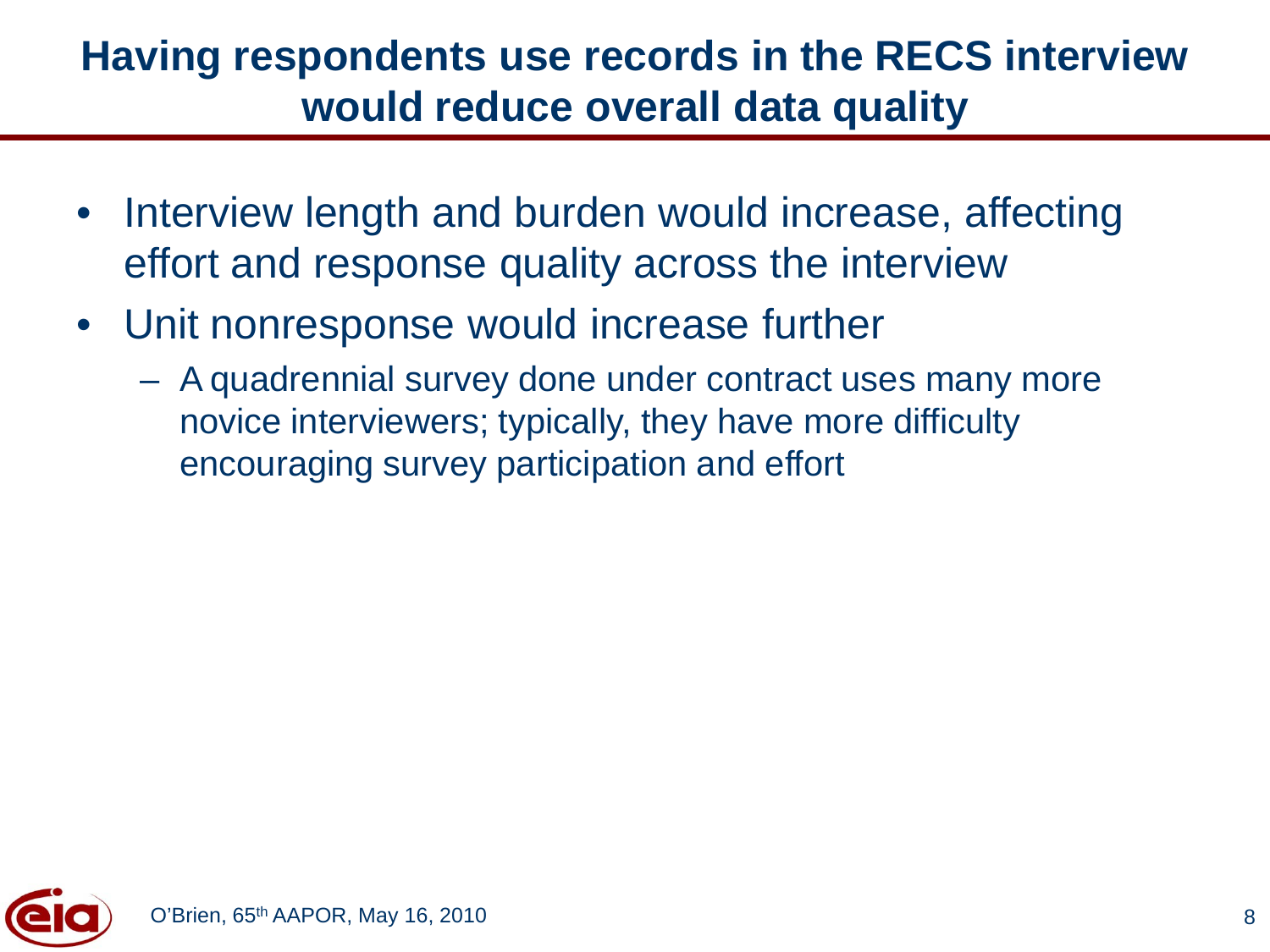# **Features of Energy Bills call for some expertise**

Bills show--

- Special charges that don't apply to RECS
- Varying names for charges that are included
- Multiple bills within a bill
- Adjustments to previous/current charges in current bill
- Having two non-experts (interviewer and respondent) use complex bills would decrease response accuracy

Using bills requires higher levels of functional literacy and cognitive ability to extract and record requested information onto a standardized form

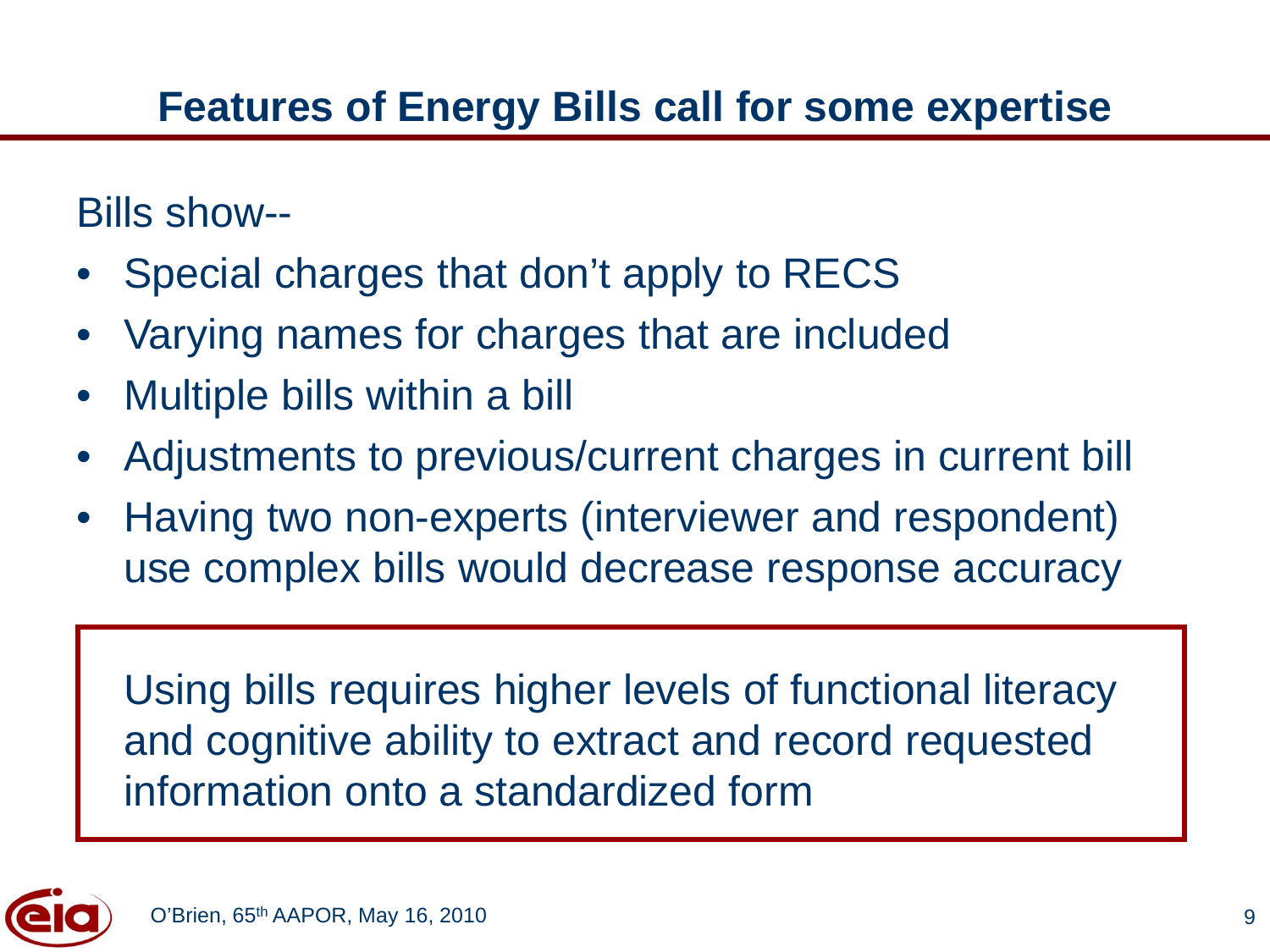## **Respondent limitations and data quality drive our data collection choice**

- Reference period is too long for self reports (12-16 mos.)
- Energy bills are too complex for respondents to use
	- Most attend to amount due and ignore consumption information
- Respondents don't understand bill content (Payne, 2000)
	- Efforts to improve bill comprehension are mixed even for savvier respondents (Payne, 1996)
- Less and less interaction with bills and payment
	- Electronic delivery of energy bills: less use of bills and encoding
	- More automatic bill payments: limited knowledge of bill content

The quality of self records-use and self-reports varies. Comprehension, capacity for recall is limited when not encoded. The structure of response error changes.

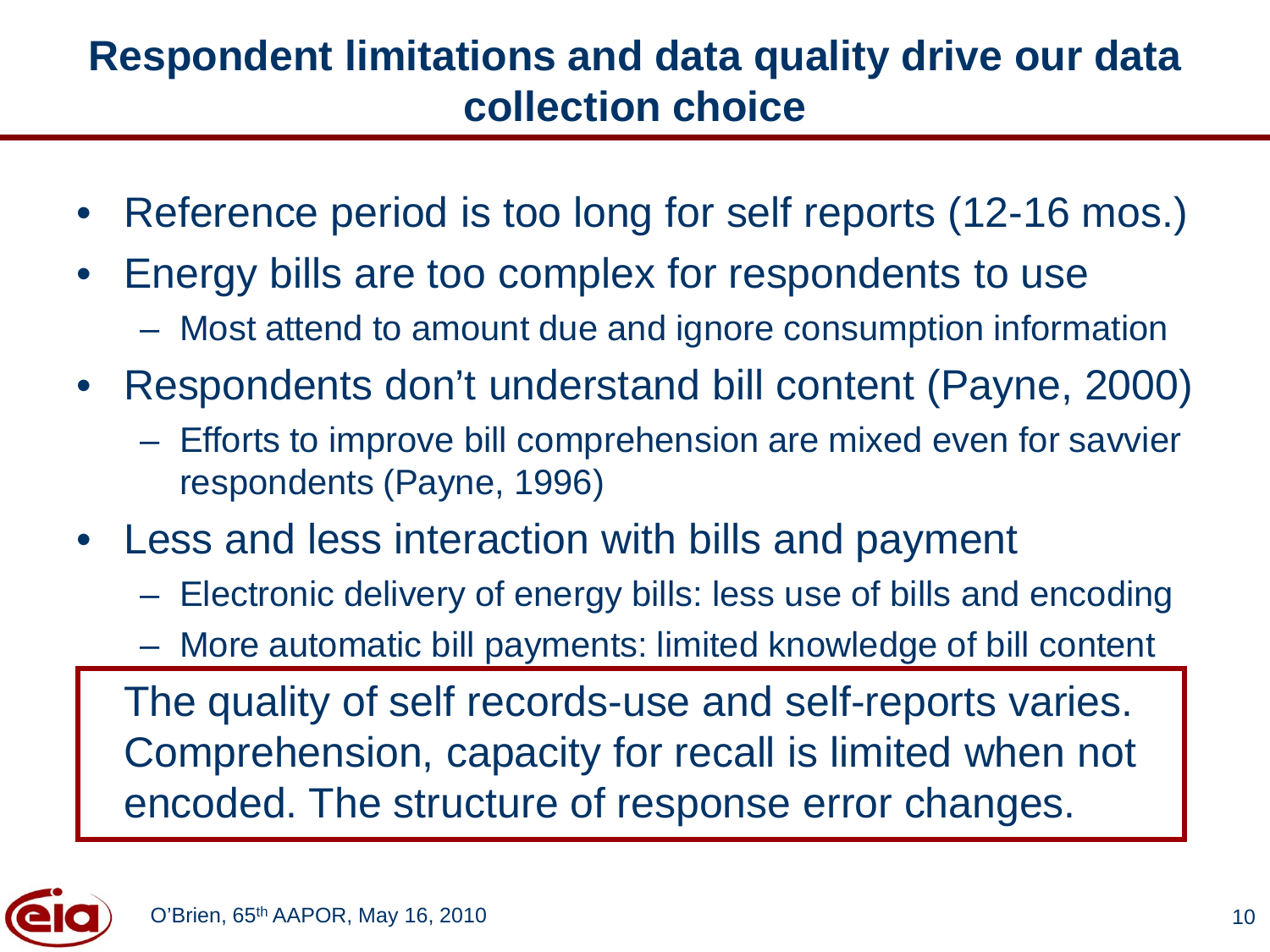# **Option 2: Use respondent records alone?**

- In this study we have scanned copies of bills
- Why not rely on them entirely?

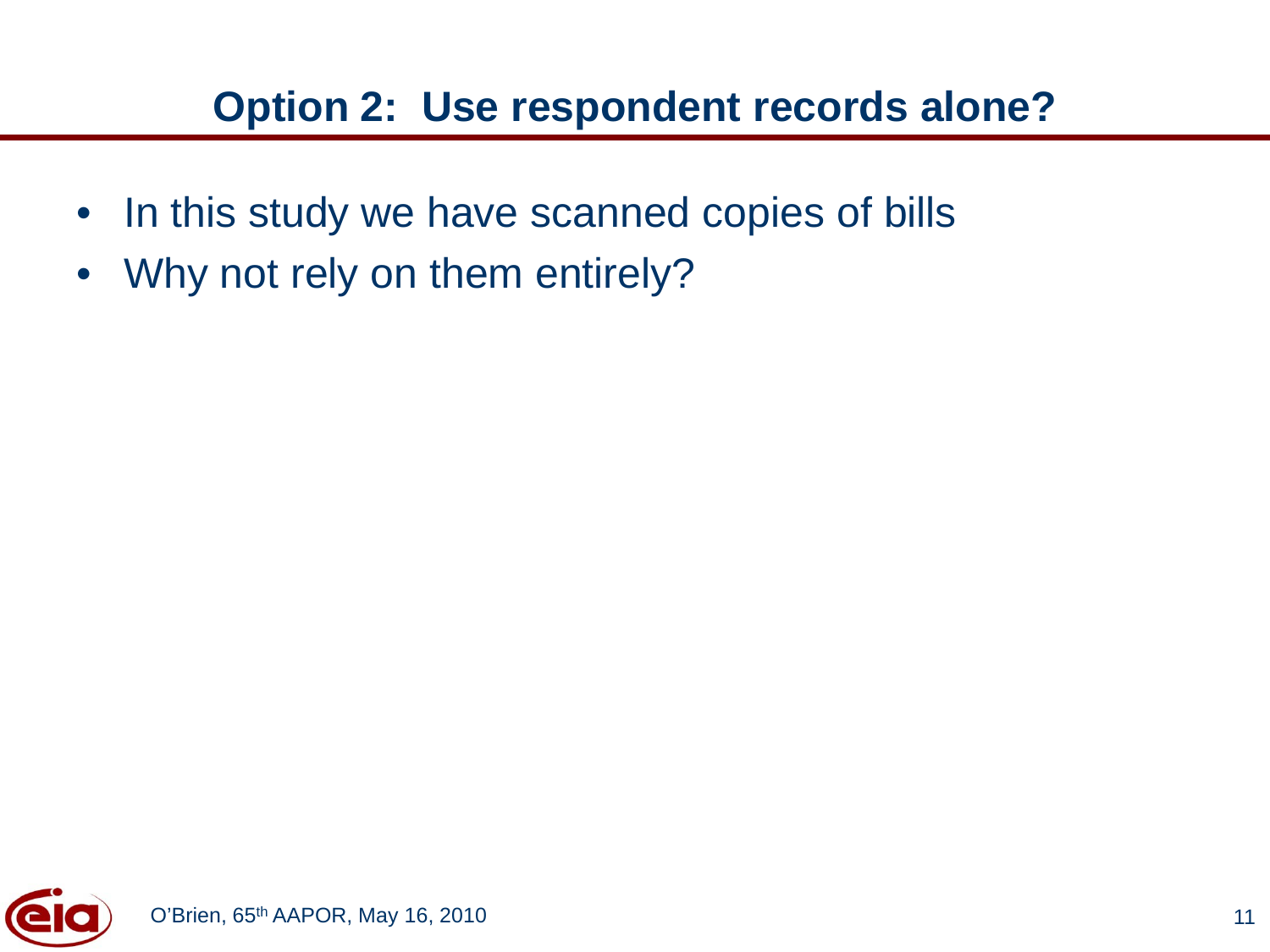## **Bill content varies, is "incomplete" and limits use for annual estimation**

| <b>Account History</b><br>$*$ n=28                                          | <b>Frequency</b> | <b>Percent</b> |
|-----------------------------------------------------------------------------|------------------|----------------|
| No account history on entire bill                                           | 8                | 29%            |
| Table of current month to previous year                                     | 6                | 21%            |
| Table of current to previous month, year                                    | $\overline{2}$   | 7%             |
| Consumption amount per month (12 mos.)                                      |                  | 3%             |
| Bar graphs ONLY (12-14 mos.)                                                | 8                | 28%            |
| Bar graphs AND table data (13 mos.)                                         | $\mathcal{P}$    | 7%             |
| Two bar graphs for past 13 months -<br>consumption and effective generation | 1                | 3%             |

\* Sampled 113 cases with 137 respondent bills. Only 28 were complete bills.

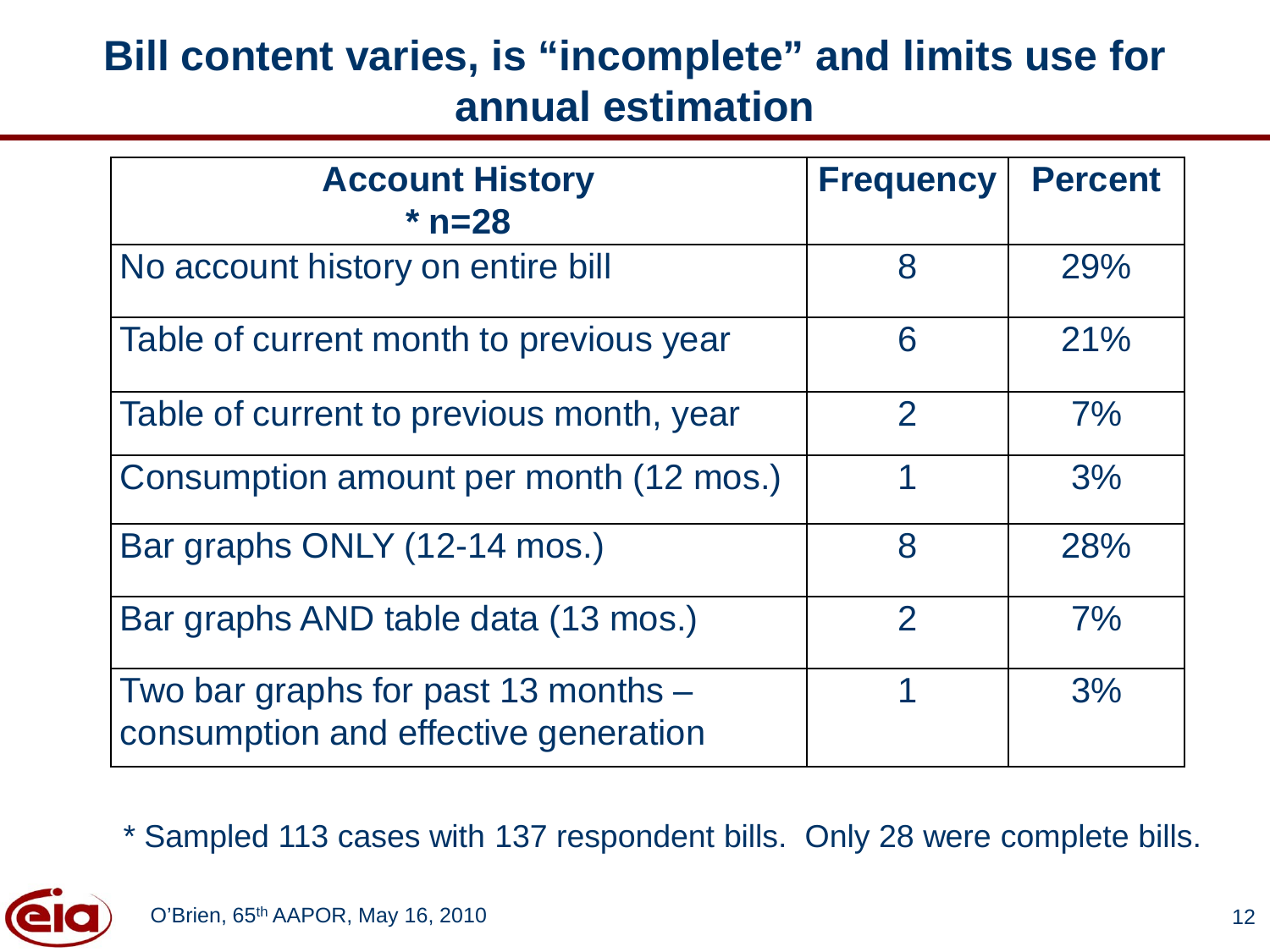Of about 4400 household interviews in RECS 2005…

- 2,794 respondents *said* they had an electric bill on hand
- 1,525 *said* they had a natural gas bill on hand
- But only 2,014 sample cases had at least one scanned energy bill from the interview

We will not impute half of our key estimates!

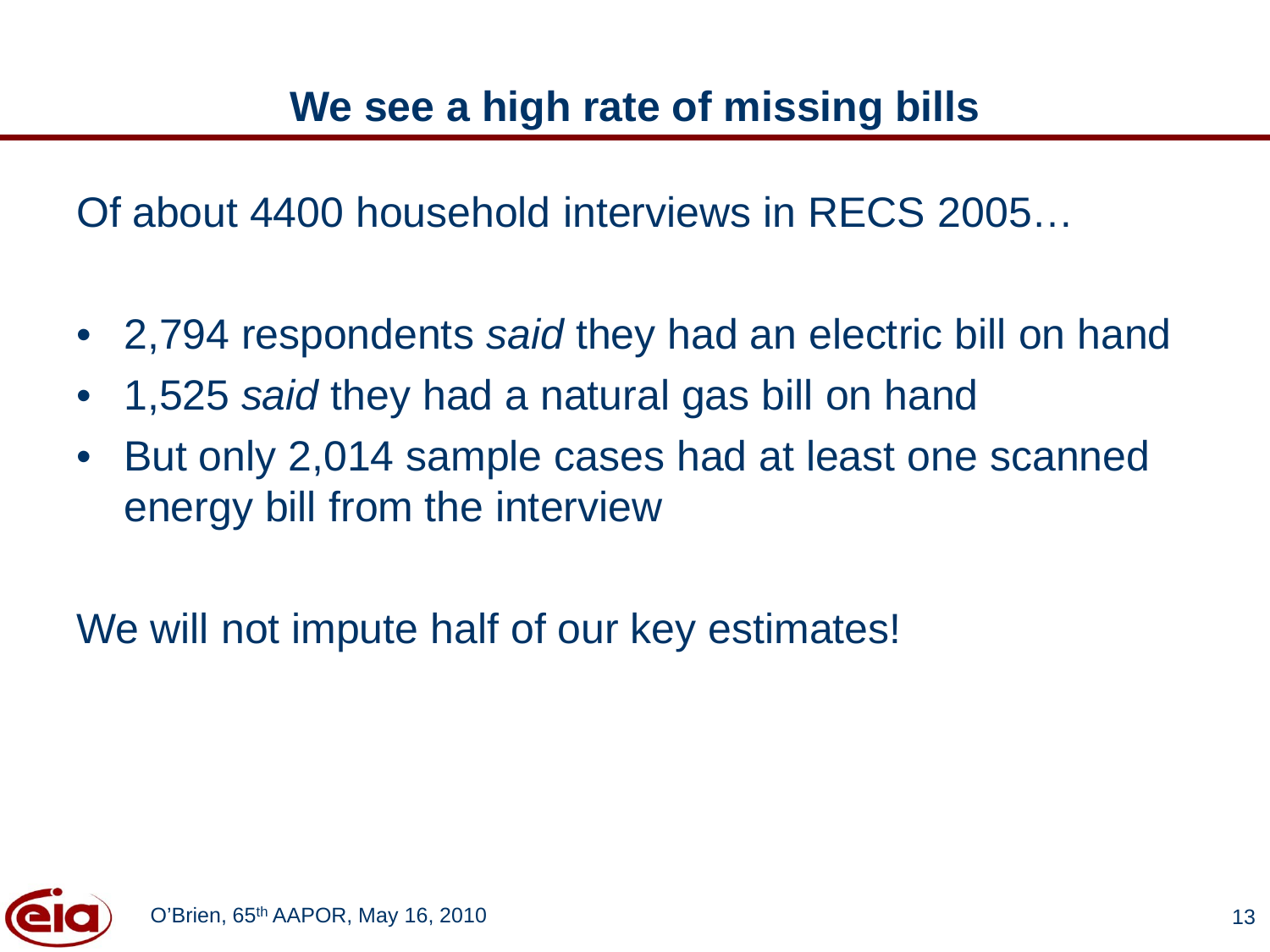#### **Option 3: Have energy companies report for sampled households**

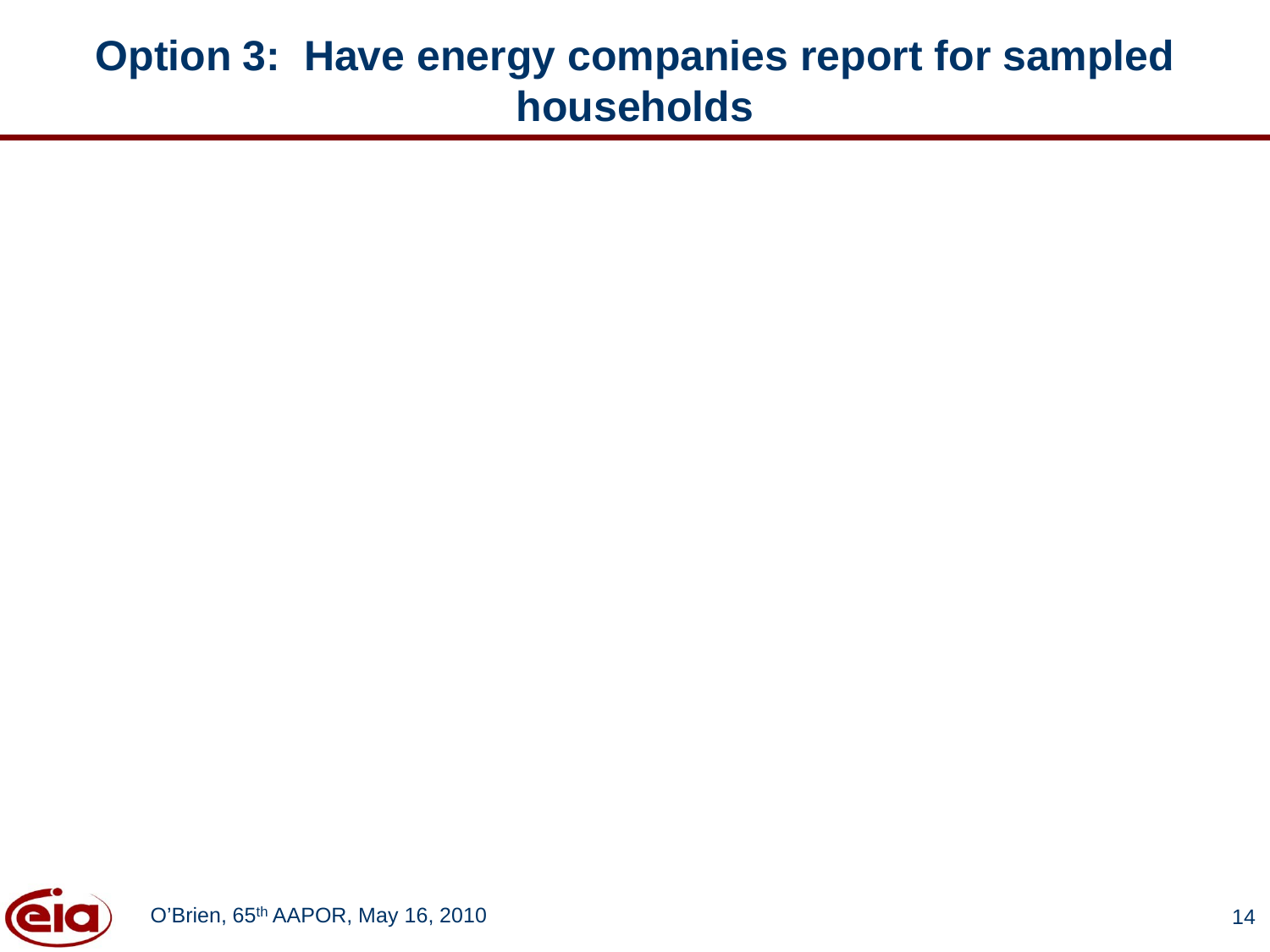# **RECS collects data directly from energy suppliers: How?**

- 1. Collect physical bills from household respondents
	- Examples of respondent bills by fuel are scanned into laptop
- 2. Identify their energy suppliers and contact info
	- Although interviewers enter *supplier contact info* and *account numbers* into Blaise, scanned bills can be used to validate this information and to compare against supplier-reported data
- 3. Collect billing data directly from their energy suppliers
	- We contact all energy suppliers for all interviewed households
	- Primary mode is a standardized paper questionnaire

Why does the supplier survey "work"? **Supplier reporting is mandatory**

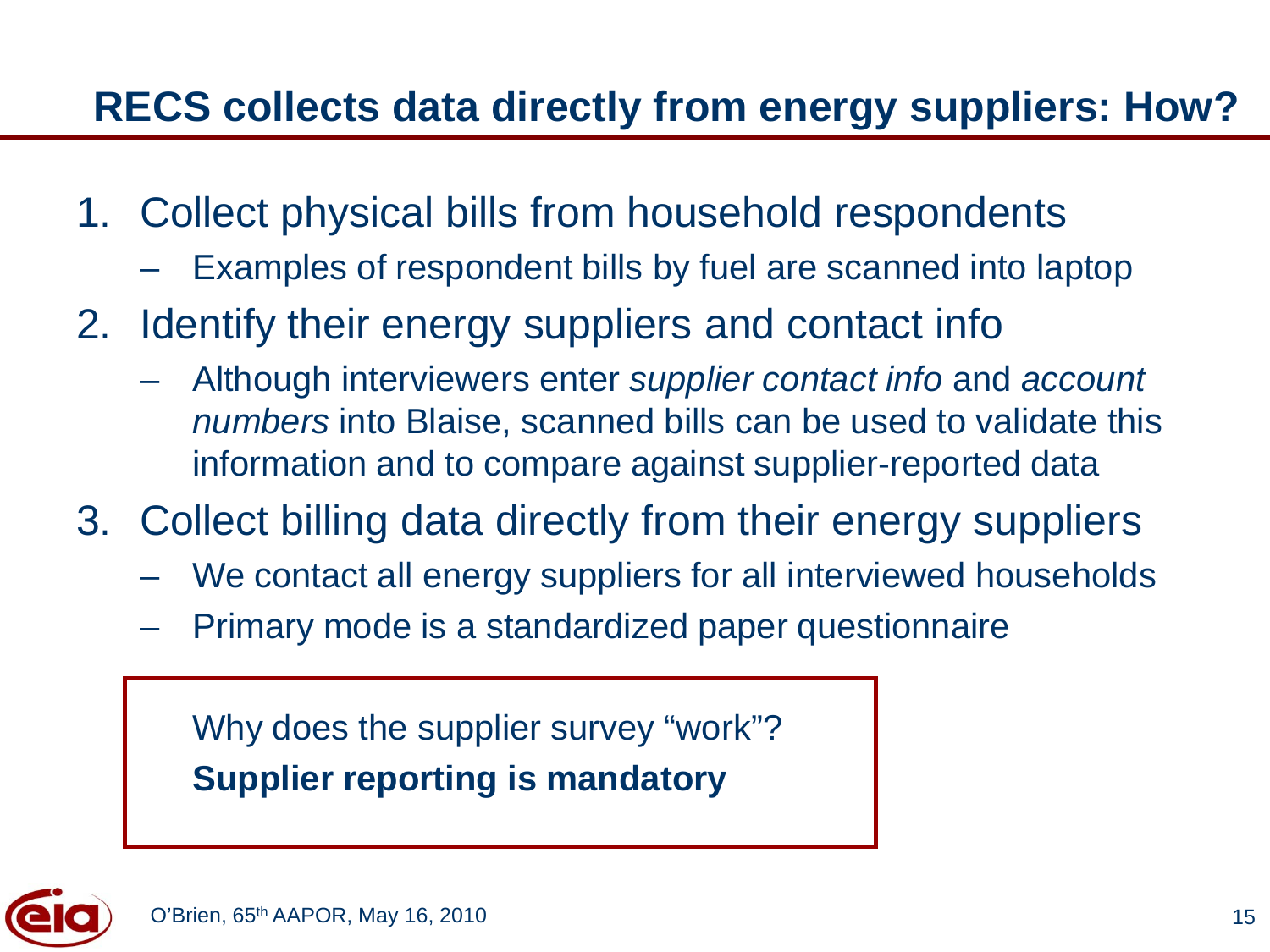# **RECS makes minimal use of respondents' knowledge, why?**

- RECS produces estimates of annual energy consumption and expenditures
	- Respondents do NOT/cannot report these data even with records
	- Few bills and respondents provide data for the entire reference period, a year
- Lessens burden to household respondents
	- Only need provide *one* energy bill for each fuel type (e.g., an electricity bill, a natural gas bill, etc.)
- With the bills and reported supplier names, item response and coverage increase dramatically

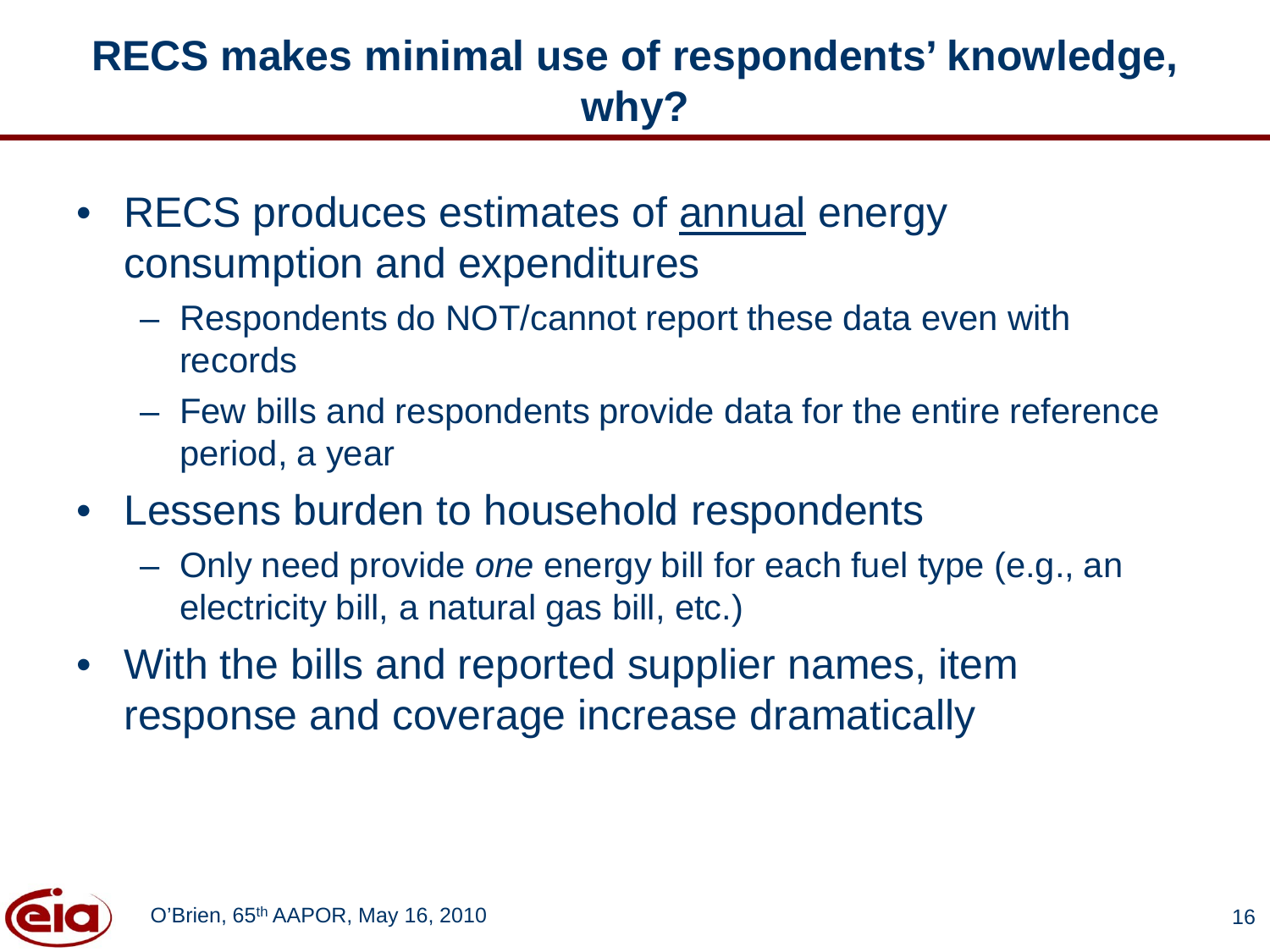## **Using account records alters error structure in our favor**

- Virtually no nonsampling error
- Little or no contribution to main survey unit nonresponse
- Supplier-level response is very high
	- Nonresponse would be clustered and affect a large area
	- In rare cases, household records cannot be found
- (Re)coding error possible, but more systematic and easier to detect and address than householder error
- Much less imputation necessary for key estimates

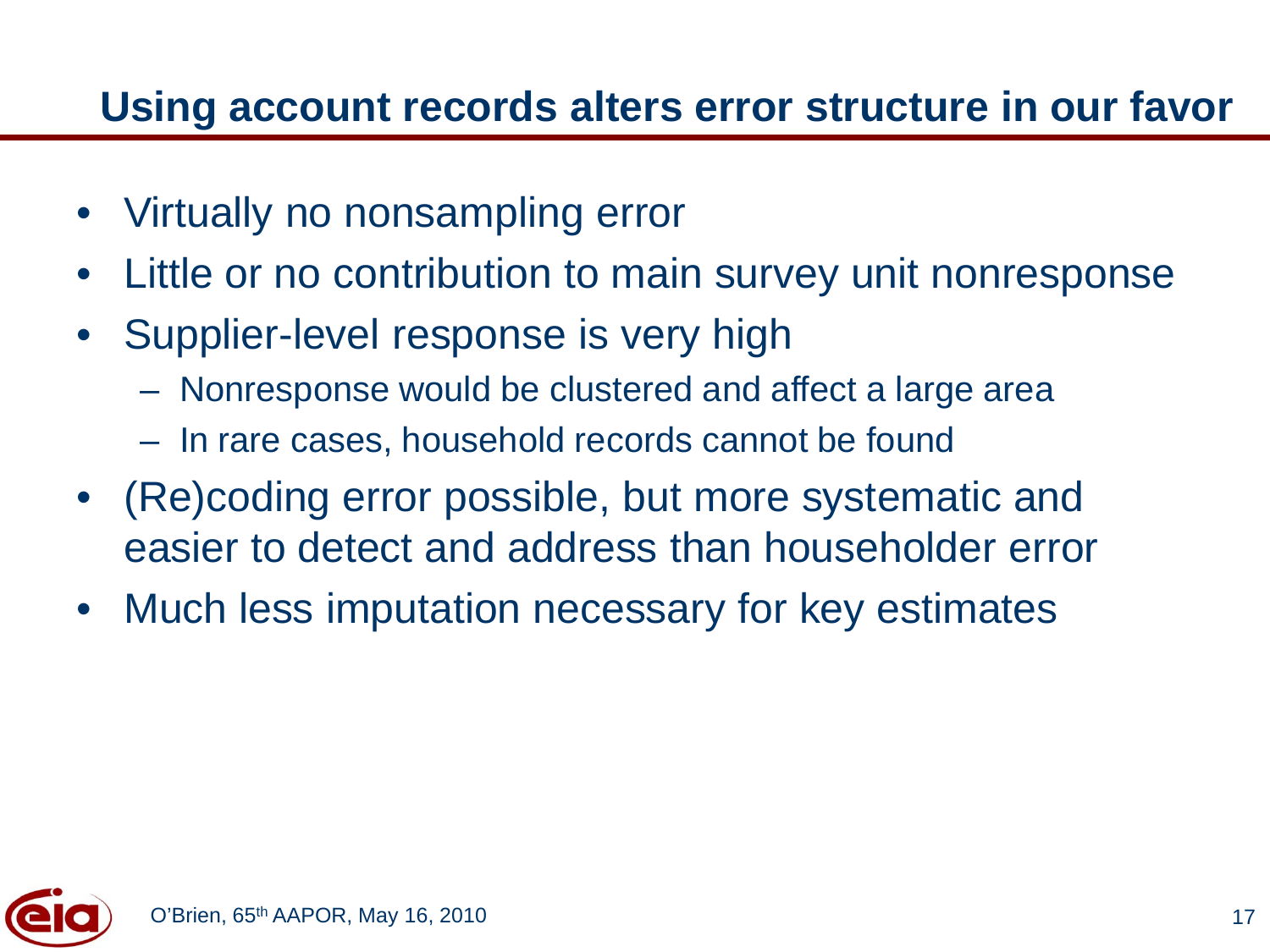# **Challenges to Using Data from Energy Companies**

- 1. Linking customer data to household is tricky
- Primarily use address matching, but suppliers may need names or account numbers, too
- About 17 percent of name(s) on Authorization Forms do not match name(s) on bills
- Account numbers are difficult to record and use accurately-- vary in length (4-19 digits) and formatting is idiosyncratic

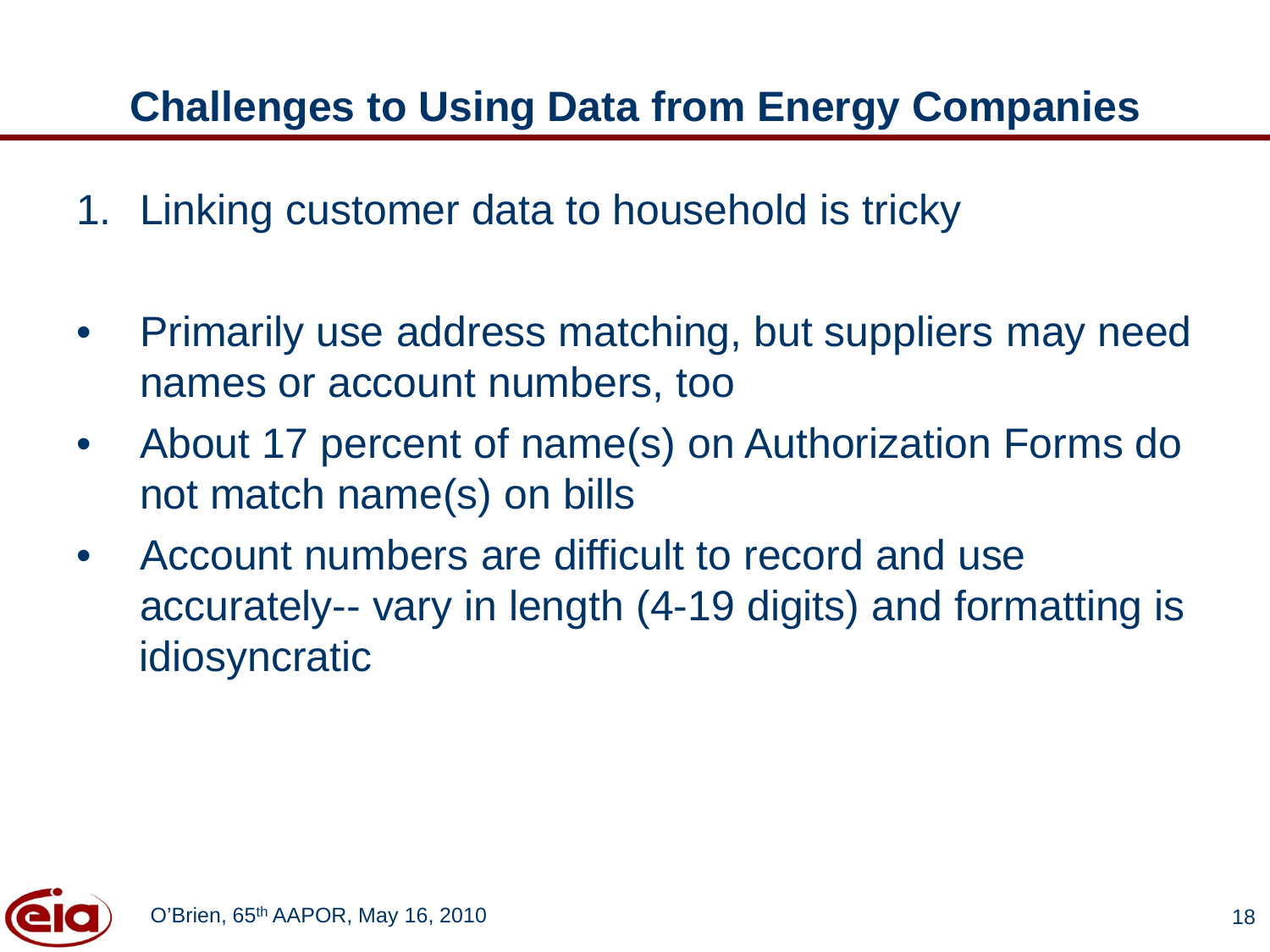- 2. Extends data collection period (two serial phases)
- 3. Maintaining response rates across two phase surveys
- 4. There is no standardized record format across suppliers
- Numerous and varying terms for fees and surcharges (80 different terms in sample of 137 records)
- 5. Record keeping practices and ability to respond vary considerably between smaller bulk fuel suppliers and large utilities

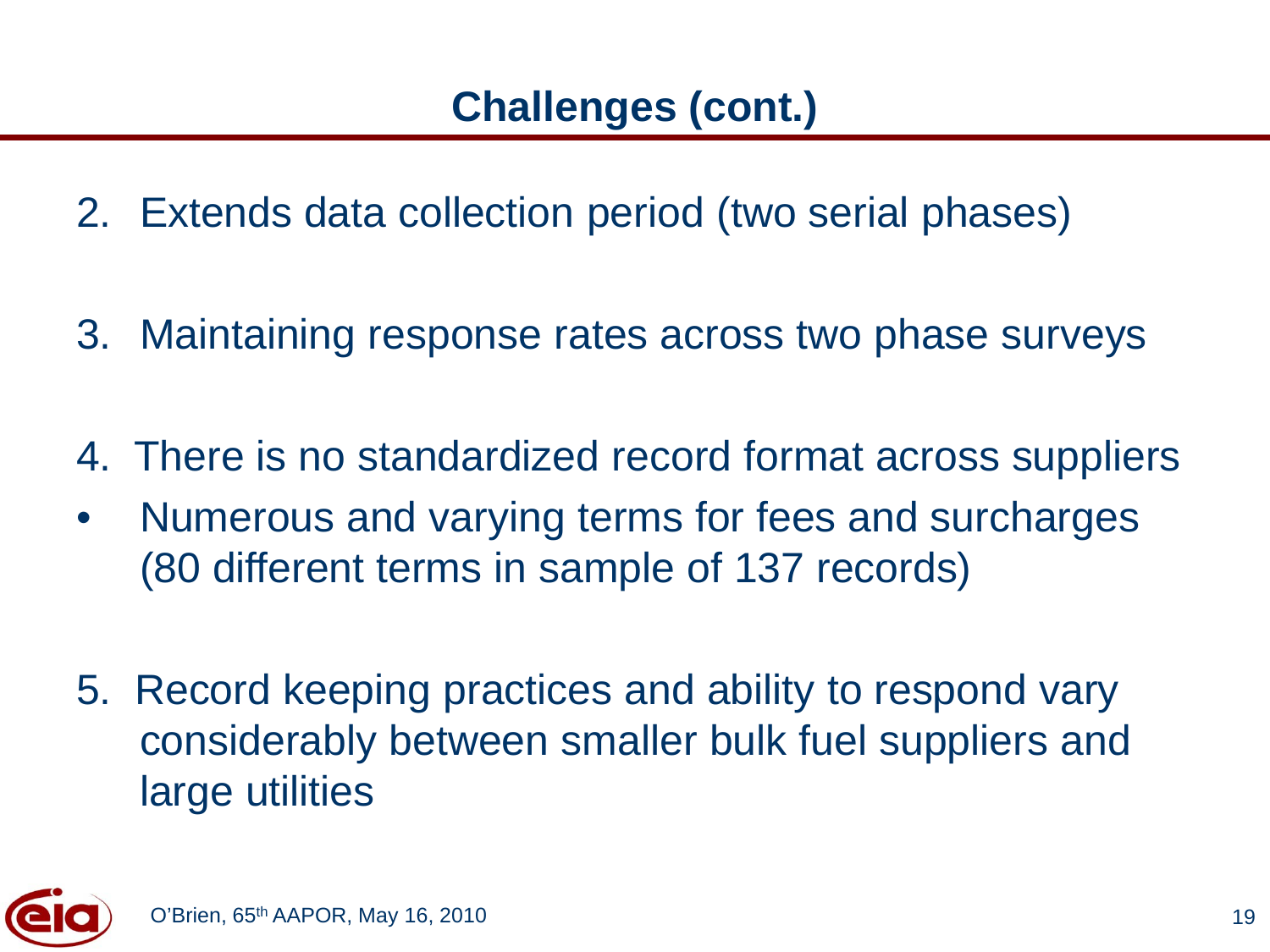## **Sustaining records use is a moving target**

- Company 'ownership' of records is changing, now includes 3rd parties. Beyond EIA's mandatory reach?
- Confusion over precedence of federal laws, state laws, and company promises to consumers is common
- Changes in billing systems, maintenance, and access affect nature of supplier respondent tasks and burden

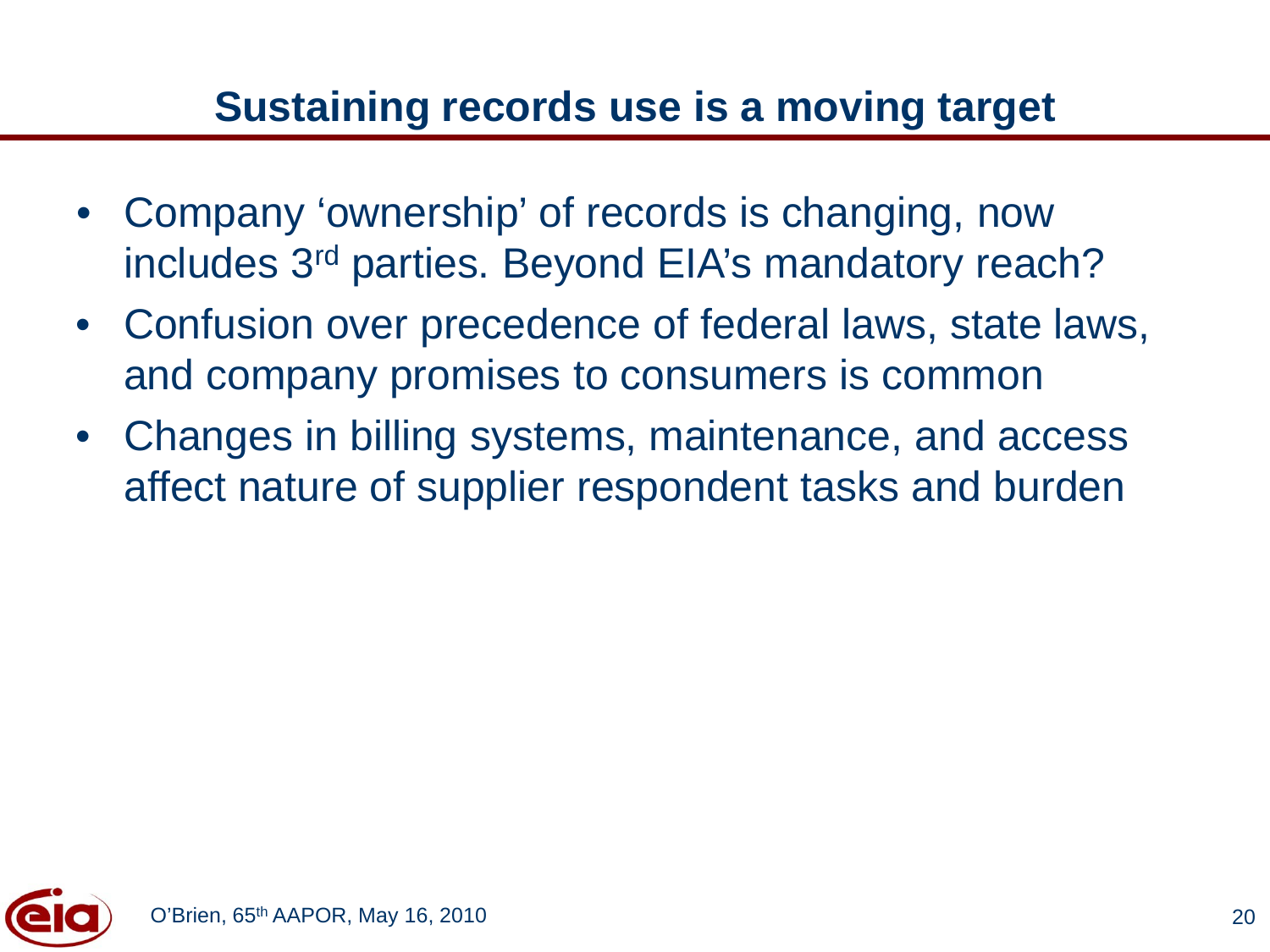# **Getting more out of records**

- Increase analytic value
	- Edit and impute data for data's 'natural' reference period, usually billing periods, to understand householders' consumption response to changes in weather, prices, and other factors
	- Produce estimates for calendar month to align with other economic data series
- Increase access
	- Share more data for statistical purposes under CIPSEA 2002
- Increase utility of one 'round' of a survey
	- Collect more monthly billing data to extend the data stream beyond reference period,
	- Produce inter-survey estimates and fill out the time series for key estimates

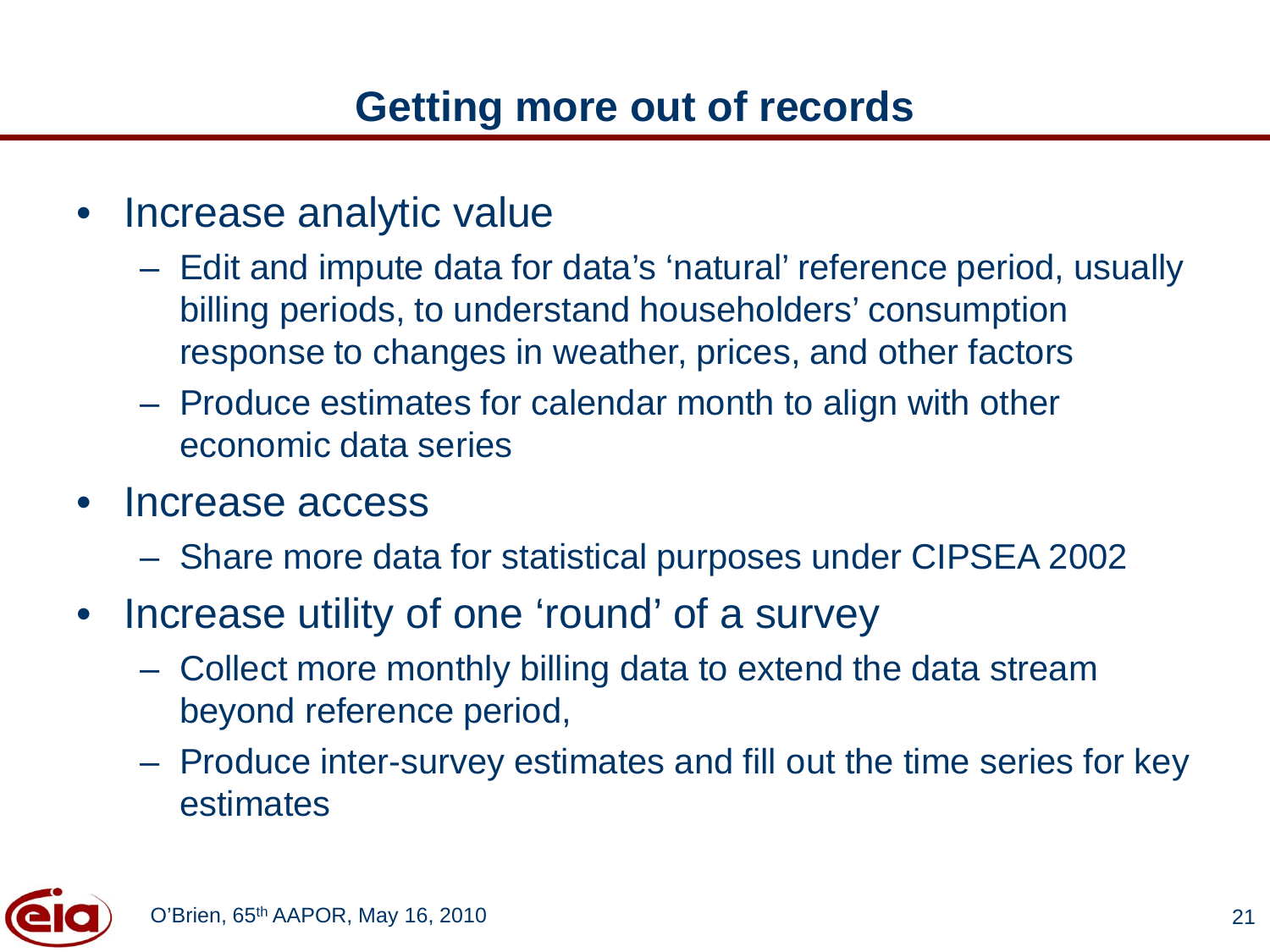- Using data producers (energy suppliers) reduces household burden, unit and item nonresponse for key estimates
- Burden on commercial entities increases
- Extends data collection schedule but improved data quality is worth it
- Using supplier data shifts Agency's effort to editing, modeling, imputation, estimation -- more complex, but interesting and valuable to overall mission

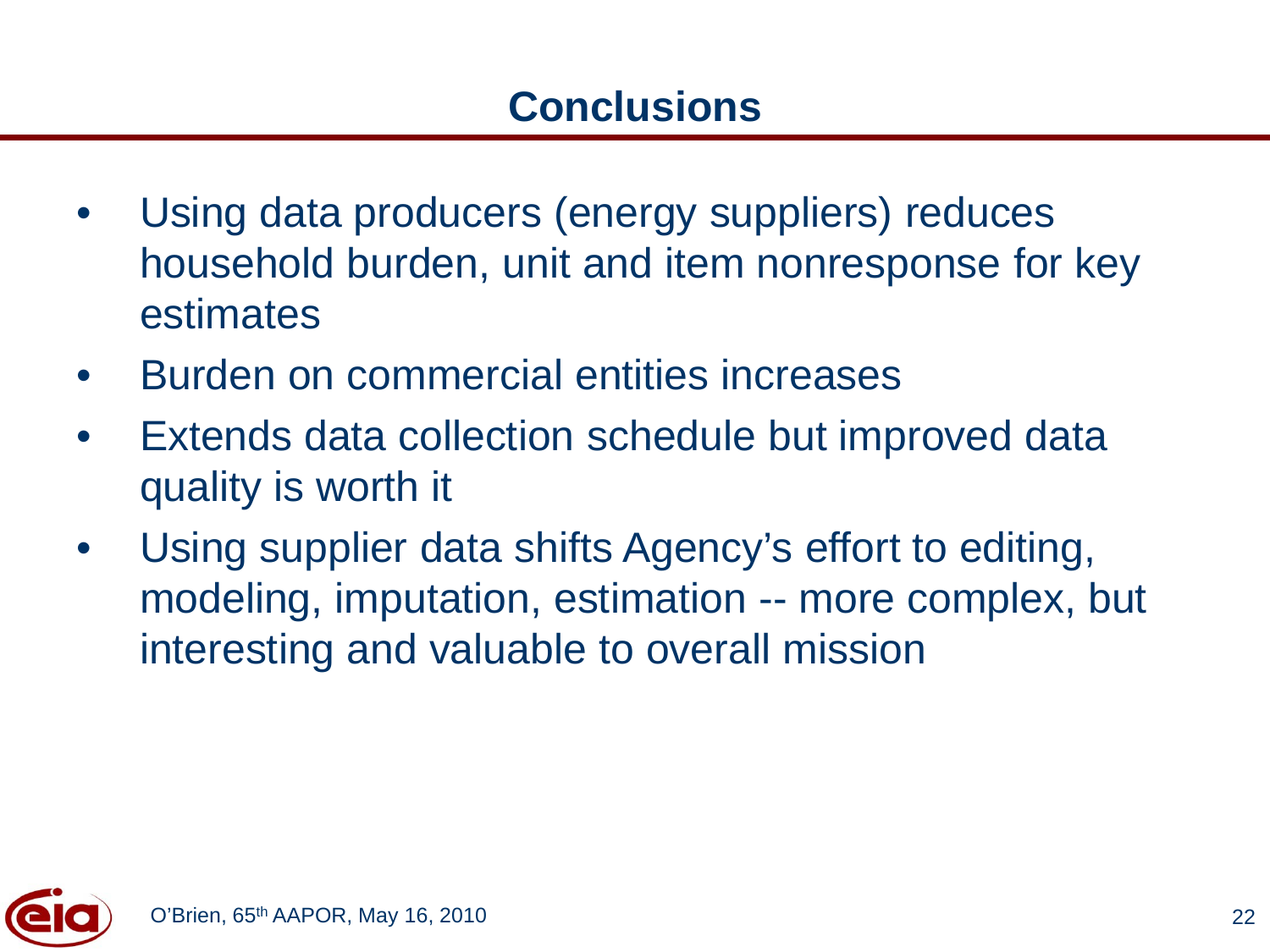- Investigate data retrieval processes to understand how records are produced, tabulated and align with survey objectives
- Use findings to attempt some standardization for bulk of electronic data capture
- Understand the impact on data providers of requesting large numbers of customer records over long periods
- Make fuller use of natural granularity of records to model and forecast usage patterns and sharpen key estimates